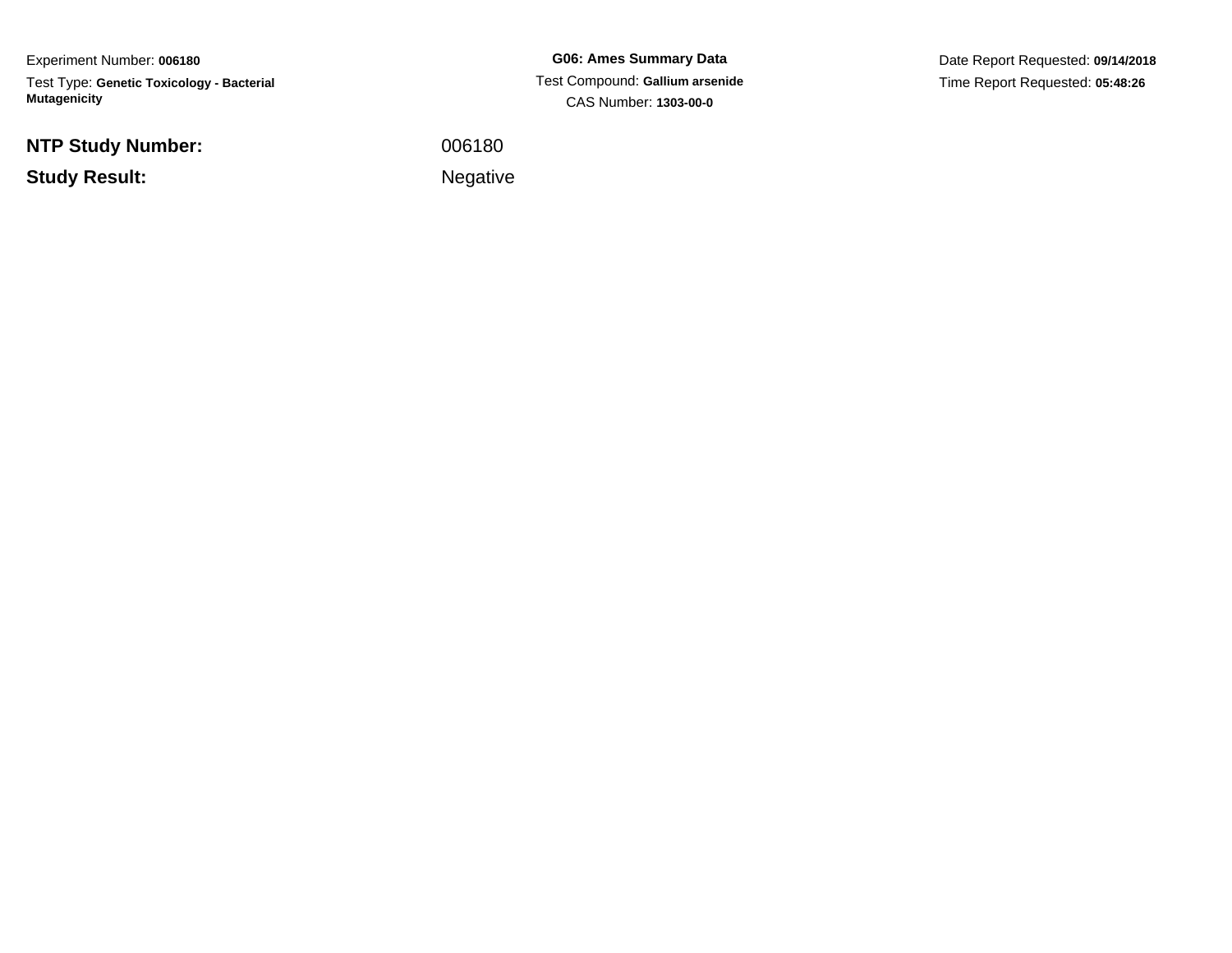Test Type: **Genetic Toxicology - Bacterial Mutagenicity**

# **G06: Ames Summary Data** Test Compound: **Gallium arsenide**CAS Number: **1303-00-0**

|                               |                   |                   | Strain: TA100          |                        |                     |
|-------------------------------|-------------------|-------------------|------------------------|------------------------|---------------------|
| Dose (ug/Plate)               | <b>Without S9</b> | <b>Without S9</b> | <b>With 10% Rat S9</b> | <b>With 30% Rat S9</b> | With 10% Hamster S9 |
| Vehicle Control <sup>1</sup>  | $111 \pm 19.5$    | $88 \pm 3.7$      | $91 \pm 4.5$           | $147 \pm 10.6$         | $114 \pm 6.8$       |
| 10.0                          |                   | $115 \pm 5.5$     |                        |                        |                     |
| 33.0                          |                   | $87 \pm 5.9$      | $103 \pm 6.4$          |                        | $122 \pm 6.2$       |
| 100.0                         | $95 \pm 4.5$      | $101 \pm 7.4$     | $109 \pm 7.0$          | $113 \pm 4.0$          | $86 \pm 7.0$        |
| 333.0                         | $95 \pm 1.7$      | $75 \pm 4.6$      | $108 \pm 3.9$          | $117 \pm 9.9$          | $110 \pm 8.4$       |
| 1000.0                        | $81 \pm 6.9$      | $75 \pm 5.5$      | $89 \pm 6.6$           | $126 \pm 5.2$          | $102 \pm 3.4$       |
| 3333.0                        | $51 \pm 5.9$      |                   | $94 \pm 10.7$          | $122 \pm 10.9$         | $98 \pm 2.9$        |
| 6666.0                        | $28 \pm 5.6$      |                   |                        |                        |                     |
| 10000.0                       |                   |                   |                        | $66 \pm 9.9^p$         |                     |
| <b>Trial Summary</b>          | Negative          | Negative          | Negative               | Negative               | Negative            |
| Positive Control <sup>2</sup> |                   |                   |                        |                        | $738 \pm 58.6$      |
| Positive Control <sup>3</sup> |                   |                   | $479 \pm 26.3$         |                        |                     |
| Positive Control <sup>4</sup> | $319 \pm 10.5$    | $363 \pm 17.3$    |                        |                        |                     |
| Positive Control <sup>5</sup> |                   |                   |                        | $447 \pm 17.5$         |                     |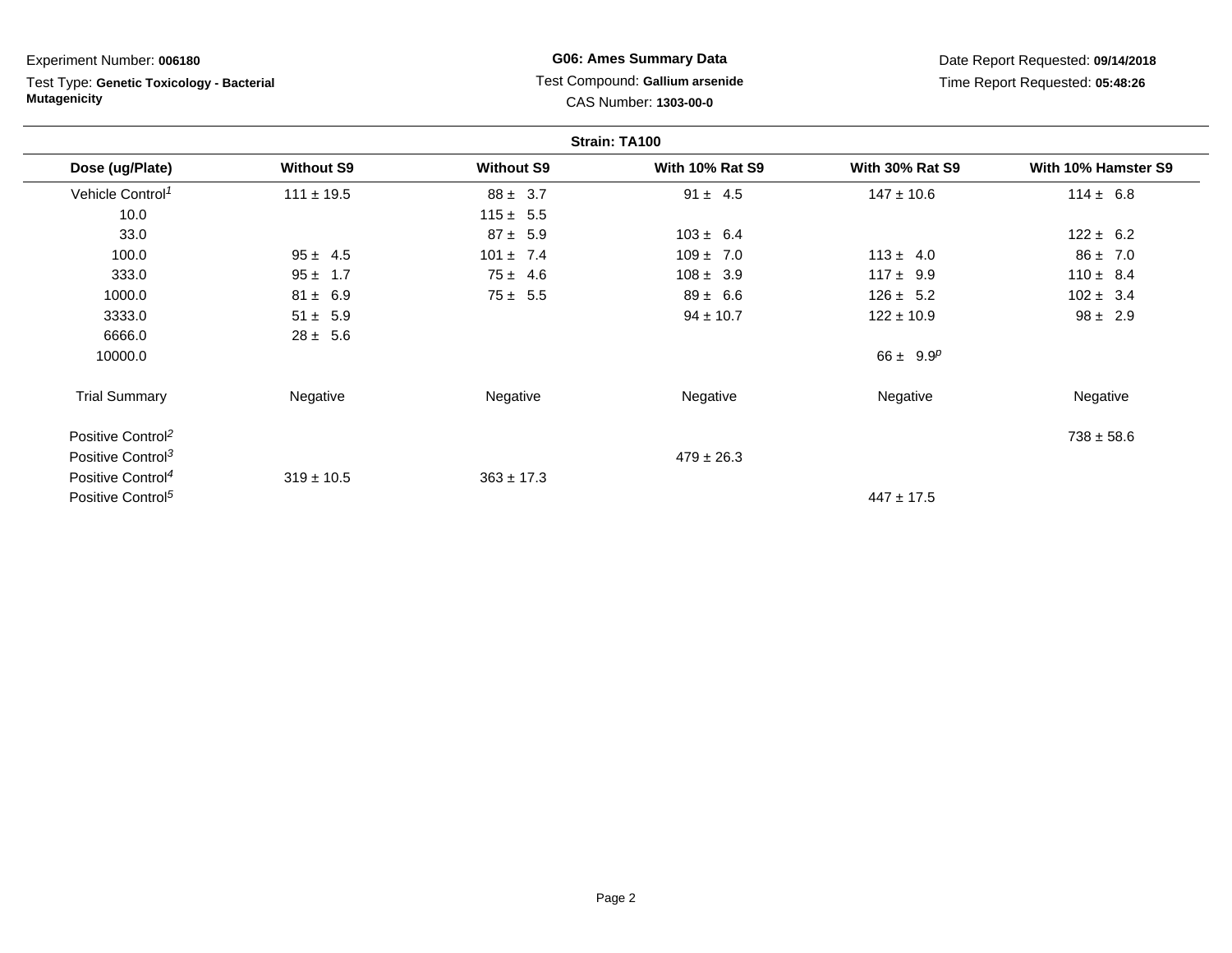Test Type: **Genetic Toxicology - Bacterial Mutagenicity**

## **Strain: TA100**

| Dose (ug/Plate)               | With 30% Hamster S9 |
|-------------------------------|---------------------|
| Vehicle Control <sup>1</sup>  | $132 \pm 8.2$       |
| 10.0                          |                     |
| 33.0                          |                     |
| 100.0                         | $129 \pm 8.4$       |
| 333.0                         | $143 \pm 4.2$       |
| 1000.0                        | $165 \pm 4.4$       |
| 3333.0                        | $141 \pm 3.5$       |
| 6666.0                        |                     |
| 10000.0                       | $54 \pm 1.7^p$      |
| <b>Trial Summary</b>          | Negative            |
| Positive Control <sup>2</sup> |                     |
| Positive Control <sup>3</sup> | $399 \pm 4.9$       |
| Positive Control <sup>4</sup> |                     |
| Positive Control <sup>5</sup> |                     |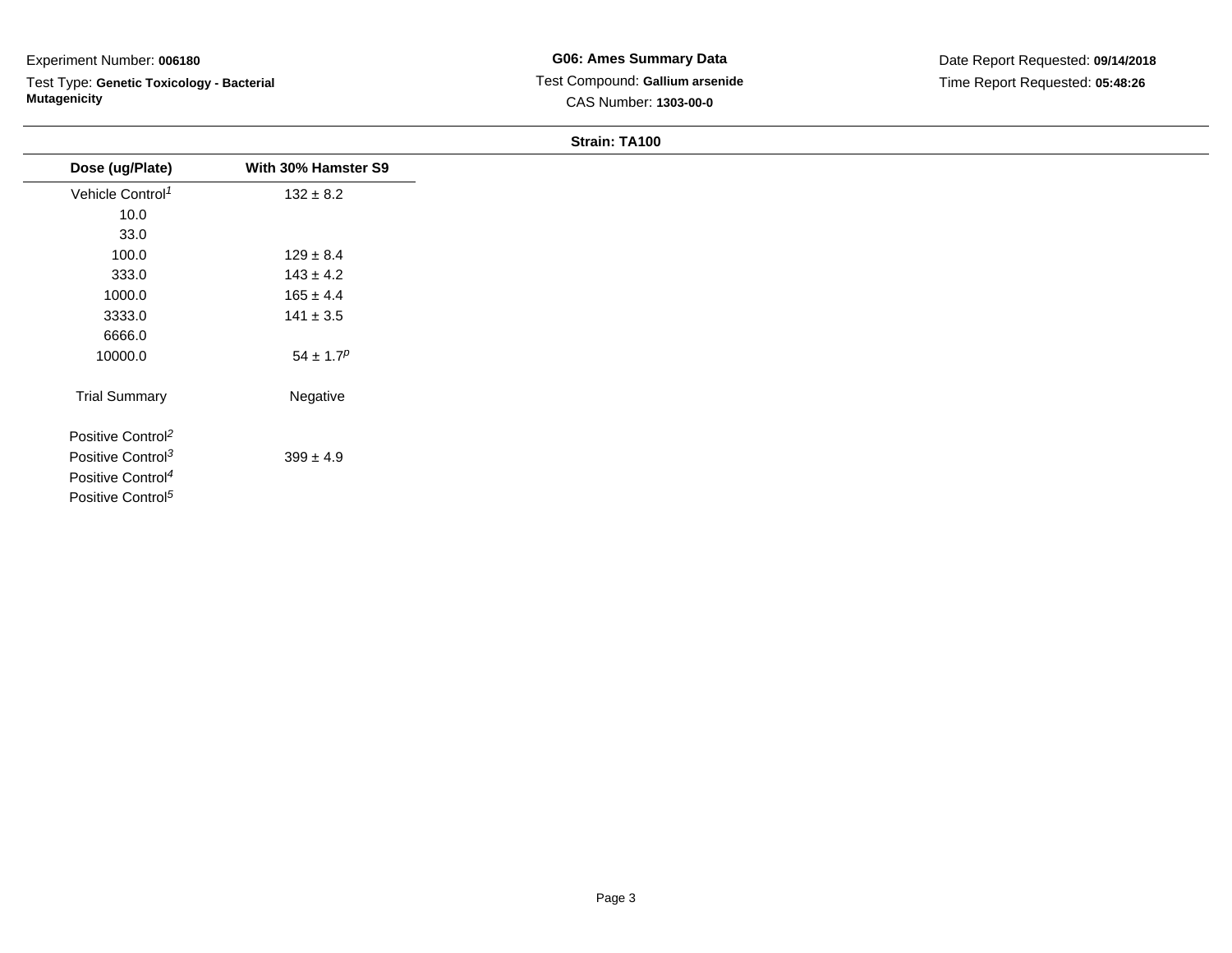Test Type: **Genetic Toxicology - Bacterial Mutagenicity**

**G06: Ames Summary Data** Test Compound: **Gallium arsenide**CAS Number: **1303-00-0**

|                               |                   |                   | Strain: TA1535         |                        |                     |
|-------------------------------|-------------------|-------------------|------------------------|------------------------|---------------------|
| Dose (ug/Plate)               | <b>Without S9</b> | <b>Without S9</b> | <b>With 10% Rat S9</b> | <b>With 30% Rat S9</b> | With 10% Hamster S9 |
| Vehicle Control <sup>1</sup>  | $15 \pm 1.2$      | $17 \pm 2.1$      | $8 \pm 3.5$            | $19 \pm 4.4$           | $12 \pm 1.3$        |
| 10.0                          |                   | $17 \pm 0.9$      |                        |                        |                     |
| 33.0                          |                   | $10 \pm 2.0$      | $10 \pm 1.2$           |                        | $9 \pm 1.2$         |
| 100.0                         | $14 \pm 1.9$      | $10 \pm 1.2$      | $11 \pm 2.0$           | $18 \pm 2.2$           | $11 \pm 0.9$        |
| 333.0                         | $12 \pm 3.3$      | $14 \pm 1.8$      | $12 \pm 1.5$           | $16 \pm 1.5$           | 7 ± 1.5             |
| 1000.0                        | $11 \pm 1.9$      | $9 + 2.9$         | $11 \pm 1.8$           | $11 \pm 2.4$           | $9 \pm 1.2$         |
| 3333.0                        | $2 \pm 0.6$       |                   | $7 \pm 2.0$            | $11 \pm 0.9$           | $7 \pm 1.5$         |
| 10000.0                       | $0 \pm 0.0^x$     |                   |                        | $6 \pm 1.5^{x}$        |                     |
| <b>Trial Summary</b>          | Negative          | Negative          | Negative               | Negative               | Negative            |
| Positive Control <sup>3</sup> |                   |                   |                        |                        | $191 \pm 10.5$      |
| Positive Control <sup>4</sup> | $224 \pm 7.3$     | $344 \pm 3.8$     |                        |                        |                     |
| Positive Control <sup>5</sup> |                   |                   | $118 \pm 25.5$         |                        |                     |
| Positive Control <sup>6</sup> |                   |                   |                        | $99 \pm 15.2$          |                     |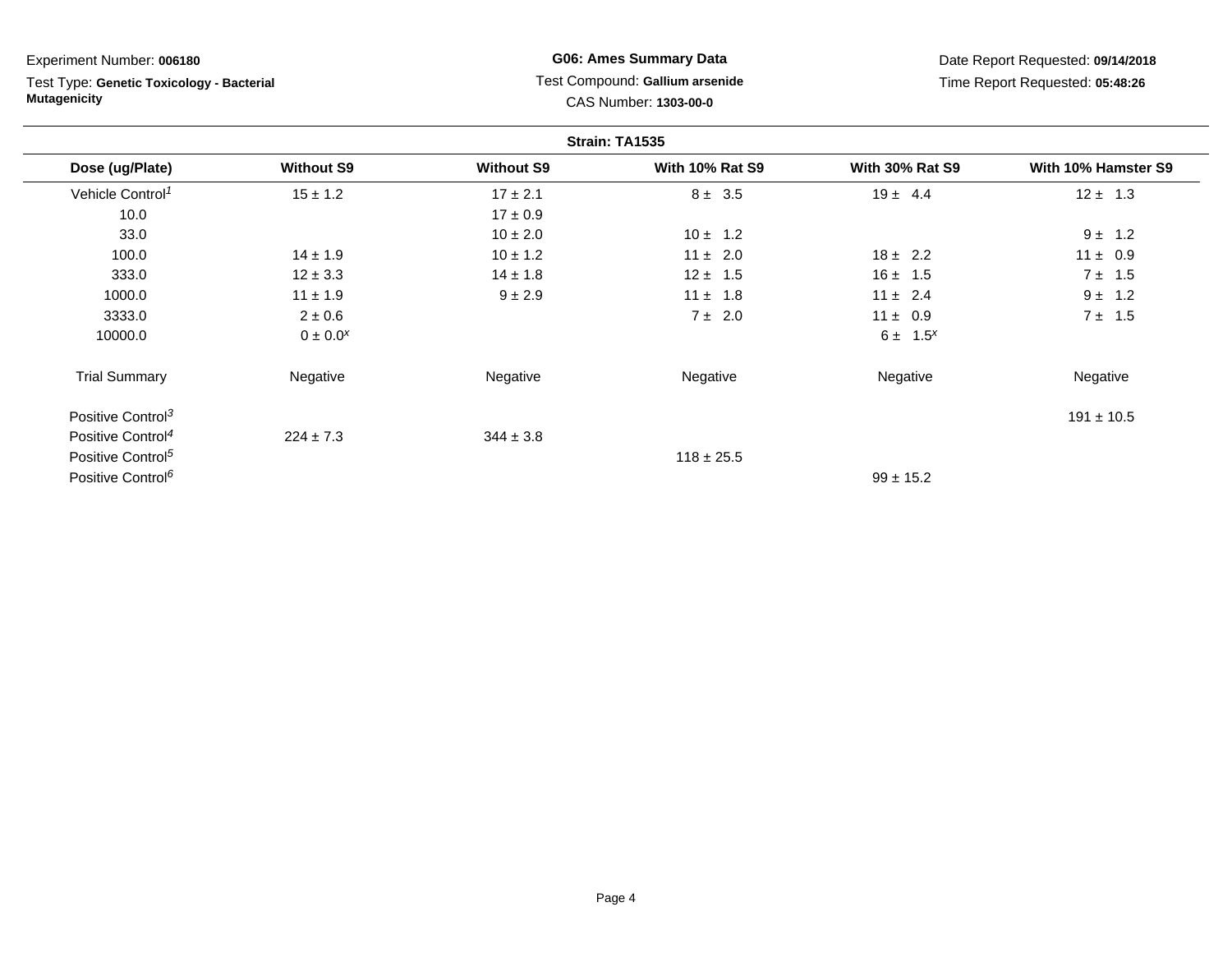Test Type: **Genetic Toxicology - Bacterial Mutagenicity**

#### **Strain: TA1535**

| Dose (ug/Plate)               | With 30% Hamster S9 |
|-------------------------------|---------------------|
| Vehicle Control <sup>1</sup>  | $12 \pm 1.2$        |
| 10.0                          |                     |
| 33.0                          |                     |
| 100.0                         | $12 \pm 1.5$        |
| 333.0                         | $8 \pm 1.5$         |
| 1000.0                        | $9 \pm 0.3$         |
| 3333.0                        | $5\pm0.9$           |
| 10000.0                       | $2 \pm 1.9^{x}$     |
| <b>Trial Summary</b>          | Negative            |
| Positive Control <sup>3</sup> |                     |
| Positive Control <sup>4</sup> |                     |
| Positive Control <sup>5</sup> | $328 \pm 8.0$       |
| Positive Control <sup>6</sup> |                     |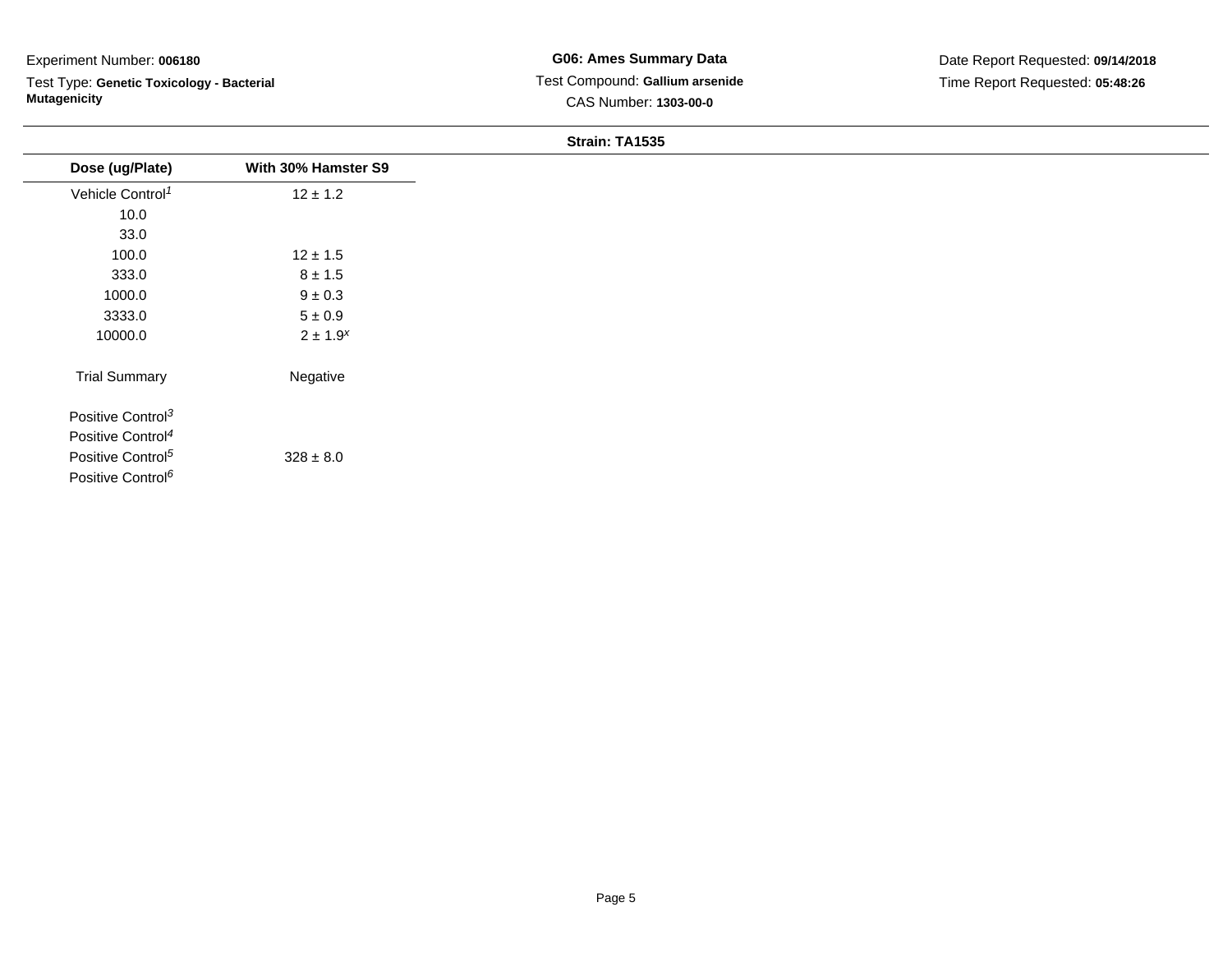**Strain: TA97Dose (ug/Plate) Without S9 Without S9 With 10% Rat S9 With 30% Rat S9 With 30% Rat S9** Vehicle Control<sup>1</sup>  $159 \pm 2.3$ 3 150 ± 8.7 172 ± 14.2 190 ± 3.3 180 ± 7.0 10.0 $146 \pm 3.3$ <br> $148 \pm 11.0$ 33.00 148 ± 11.0 176 ± 10.4 203 ± 2.0 100.00 142 ± 4.9 153 ± 3.8 172 ± 6.4 215 ± 4.3 183 ± 11.1 333.00 132 ± 3.2 117 ± 11.9 174 ± 7.3 183 ± 4.7 163 ± 5.9 1000.00 129 ± 16.5  $77 \pm 7.0$  209 ± 40.6  $189 \pm 8.4$  172 ± 7.0 3333.00  $48 \pm 9.9$   $185 \pm 12.5$   $167 \pm 3.6$   $103 \pm 34.6$ 10000.00  $0 \pm 0.0^{x}$  56  $\pm 3.8^{x}$ Trial Summary Negative Negative Negative Negative Negative Positive Control<sup>2</sup>Positive Control<sup>3</sup>  $347 \pm 3.4$ Positive Control<sup>5</sup>  $425 \pm 22.5$  $425 \pm 22.5$  370 ± 9.8 Positive Control<sup>7</sup> Experiment Number: **006180**Test Type: **Genetic Toxicology - BacterialMutagenicityG06: Ames Summary Data** Test Compound: **Gallium arsenide**CAS Number: **1303-00-0**Date Report Requested: **09/14/2018**Time Report Requested: **05:48:26**

 $401 \pm 29.3$ 

 $404 \pm 15.0$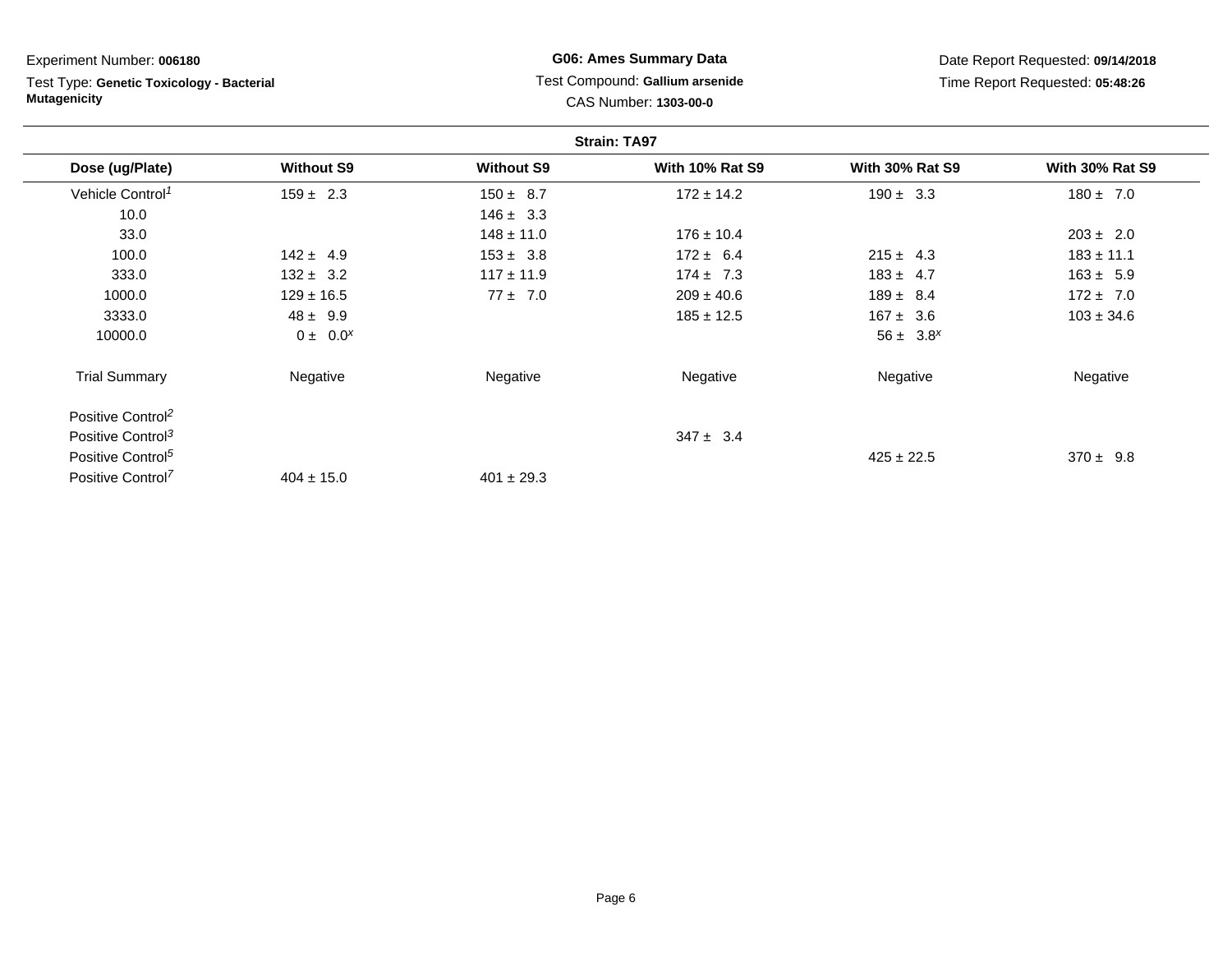Test Type: **Genetic Toxicology - Bacterial Mutagenicity**

**G06: Ames Summary Data** Test Compound: **Gallium arsenide**CAS Number: **1303-00-0**

|                               |                     |                     | <b>Strain: TA97</b> |
|-------------------------------|---------------------|---------------------|---------------------|
| Dose (ug/Plate)               | With 10% Hamster S9 | With 30% Hamster S9 | With 30% Hamster S9 |
| Vehicle Control <sup>1</sup>  | $144 \pm 9.3$       | $134 \pm 4.7$       | $170 \pm 9.4$       |
| 10.0                          |                     |                     |                     |
| 33.0                          | $138 \pm 5.9$       |                     | $160 \pm 3.1$       |
| 100.0                         | $167 \pm 8.2$       | $166 \pm 18.2$      | $185 \pm 7.1$       |
| 333.0                         | $171 \pm 9.1$       | $208 \pm 9.6$       | $177 \pm 10.5$      |
| 1000.0                        | $148 \pm 6.1$       | $187 \pm 10.4$      | $179 \pm 7.9$       |
| 3333.0                        | $138 \pm 11.8$      | $145 \pm 18.5$      | $174 \pm 5.8$       |
| 10000.0                       |                     | $48 \pm 5.2^{x}$    |                     |
| <b>Trial Summary</b>          | Negative            | Equivocal           | Negative            |
| Positive Control <sup>2</sup> | $519 \pm 30.7$      |                     |                     |
| Positive Control <sup>3</sup> |                     | $436 \pm 4.4$       | $396 \pm 1.5$       |
| Positive Control <sup>5</sup> |                     |                     |                     |
| Positive Control <sup>7</sup> |                     |                     |                     |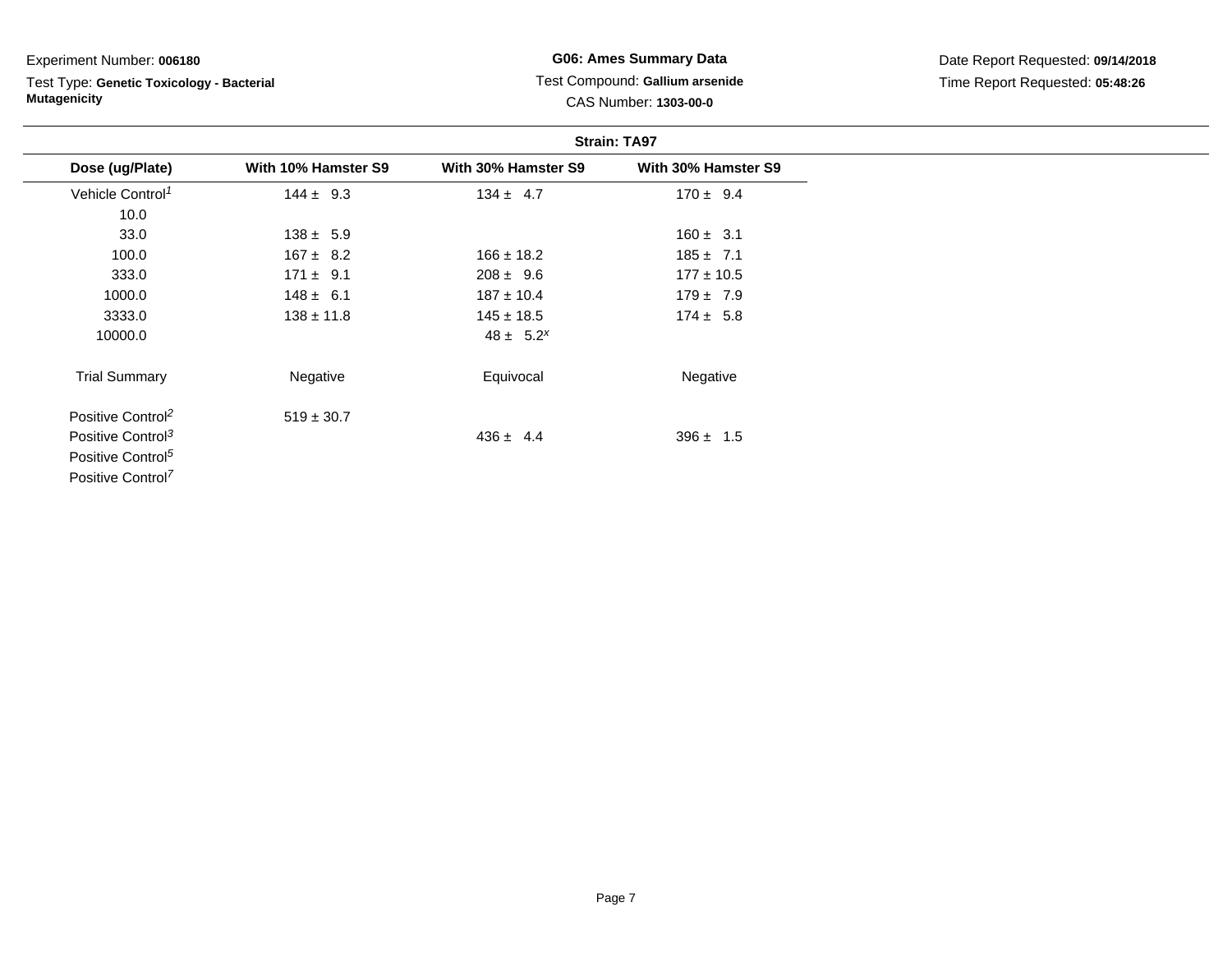Test Type: **Genetic Toxicology - Bacterial Mutagenicity**

**G06: Ames Summary Data** Test Compound: **Gallium arsenide**CAS Number: **1303-00-0**

|                               |                   |                   | <b>Strain: TA98</b>    |                        |                     |
|-------------------------------|-------------------|-------------------|------------------------|------------------------|---------------------|
| Dose (ug/Plate)               | <b>Without S9</b> | <b>Without S9</b> | <b>With 10% Rat S9</b> | <b>With 30% Rat S9</b> | With 10% Hamster S9 |
| Vehicle Control <sup>1</sup>  | $20 \pm 1.5$      | $16 \pm 3.5$      | $22 \pm 3.0$           | $26 \pm 1.3$           | $33 \pm 3.5$        |
| 10.0                          |                   | $15 \pm 2.4$      |                        |                        |                     |
| 33.0                          |                   | $16 \pm 1.2$      | $23 \pm 3.3$           |                        | $24 \pm 4.4$        |
| 100.0                         | $16 \pm 2.7$      | $17 \pm 0.9$      | $19 \pm 0.6$           | $25 \pm 2.3$           | $29 \pm 0.3$        |
| 333.0                         | $17 \pm 1.7$      | $14 \pm 1.8$      | $21 \pm 3.8$           | $33 \pm 3.2$           | $31 \pm 3.2$        |
| 1000.0                        | $16 \pm 2.3$      | $9 \pm 0.3$       | $18 \pm 0.9$           | $26 \pm 0.9$           | $28 \pm 6.4$        |
| 3333.0                        | $7 \pm 0.3$       |                   | $18 \pm 1.2$           | $19 \pm 2.2$           | $25 \pm 4.4$        |
| 6666.0                        | $7 \pm 1.2$       |                   |                        |                        |                     |
| 10000.0                       |                   |                   |                        | $17 \pm 4.1^p$         |                     |
| <b>Trial Summary</b>          | Negative          | Negative          | Negative               | Negative               | Negative            |
| Positive Control <sup>2</sup> |                   |                   |                        |                        | $622 \pm 25.8$      |
| Positive Control <sup>3</sup> |                   |                   | $344 \pm 14.5$         | $83 \pm 7.3$           |                     |
| Positive Control <sup>8</sup> | $380 \pm 5.6$     | $374 \pm 15.0$    |                        |                        |                     |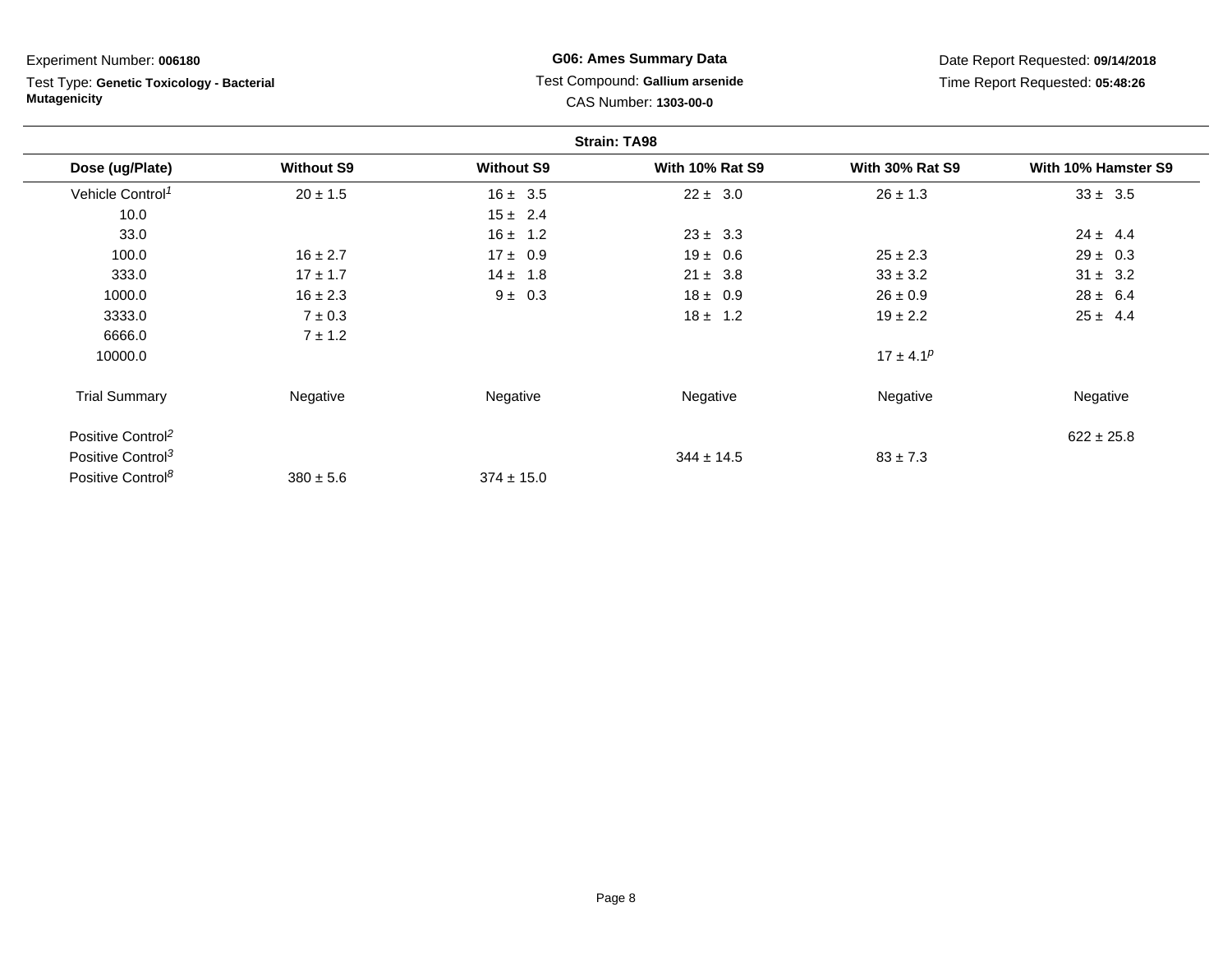Test Type: **Genetic Toxicology - Bacterial Mutagenicity**

## **Strain: TA98**

| Dose (ug/Plate)                                                | With 30% Hamster S9 |
|----------------------------------------------------------------|---------------------|
| Vehicle Control <sup>1</sup>                                   | $29 \pm 3.3$        |
| 10.0                                                           |                     |
| 33.0                                                           |                     |
| 100.0                                                          | $25 \pm 3.2$        |
| 333.0                                                          | $27 \pm 1.2$        |
| 1000.0                                                         | $28 \pm 0.9$        |
| 3333.0                                                         | $18 \pm 2.3$        |
| 6666.0                                                         |                     |
| 10000.0                                                        | $23 \pm 2.3^p$      |
| <b>Trial Summary</b>                                           | Negative            |
| Positive Control <sup>2</sup><br>Positive Control <sup>3</sup> | $147 \pm 9.3$       |
| Positive Control <sup>8</sup>                                  |                     |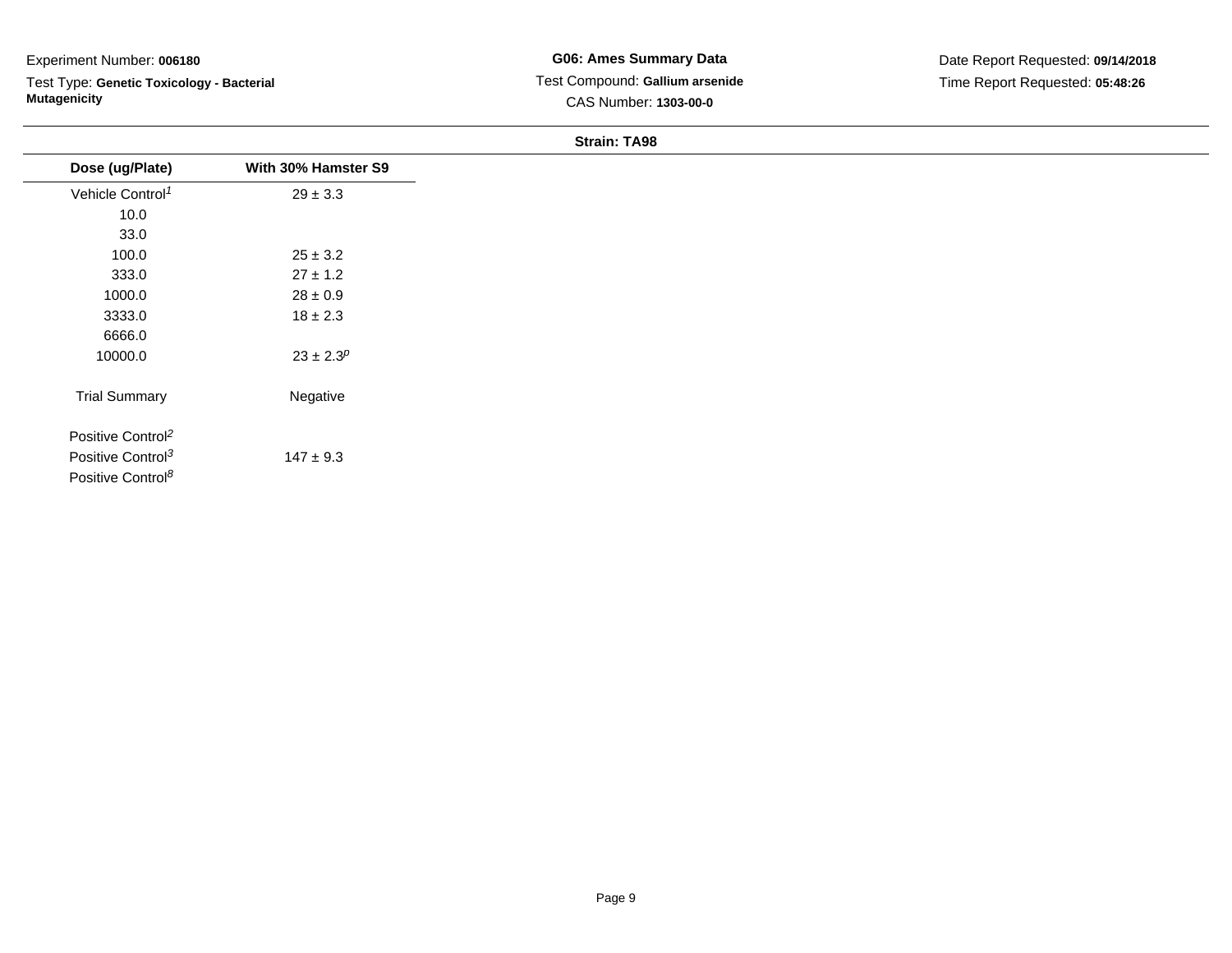Test Type: **Genetic Toxicology - Bacterial Mutagenicity**

# **G06: Ames Summary Data** Test Compound: **Gallium arsenide**CAS Number: **1303-00-0**

|                                |                   |                   | Strain: TA102          |                        |                    |
|--------------------------------|-------------------|-------------------|------------------------|------------------------|--------------------|
| Dose (ug/Plate)                | <b>Without S9</b> | <b>Without S9</b> | <b>With 10% Rat S9</b> | <b>With 30% Rat S9</b> | With 5% Hamster S9 |
| Vehicle Control <sup>1</sup>   | $262 \pm 25.9$    | $228 \pm 13.9$    | $287 \pm 31.7$         | $340 \pm 18.2$         | $243 \pm 6.7$      |
| 10.0                           |                   | $240 \pm 18.1$    |                        |                        |                    |
| 33.0                           |                   | $246 \pm 7.6$     | $268 \pm 25.3$         |                        | $243 \pm 14.6$     |
| 100.0                          | $238 \pm 11.6$    | $204 \pm 3.3$     | $311 \pm 25.9$         | $336 \pm 25.1$         | $251 \pm 11.6$     |
| 333.0                          | $159 \pm 12.7$    | $162 \pm 8.3$     | $295 \pm 12.7$         | $367 \pm 27.8$         | $209 \pm 5.5$      |
| 1000.0                         | $75 \pm 18.7$     | $75 \pm 0.7$      | $261 \pm 12.3$         | $294 \pm 29.6$         | $188 \pm 10.7$     |
| 1666.0                         |                   |                   |                        |                        |                    |
| 3333.0                         | $42 \pm 10.4$     |                   | $225 \pm 21.7$         | $232 \pm 36.3$         | $85 \pm 23.6$      |
| 10000.0                        | $0 \pm 0.0^{x}$   |                   |                        | $121 \pm 14.7^x$       |                    |
| <b>Trial Summary</b>           | Negative          | Negative          | Negative               | Negative               | Negative           |
| Positive Control <sup>9</sup>  | $805 \pm 21.1$    | $627 \pm 11.7$    |                        |                        |                    |
| Positive Control <sup>10</sup> |                   |                   | $939 \pm 10.5$         | $1462 \pm 47.5$        | $521 \pm 20.5$     |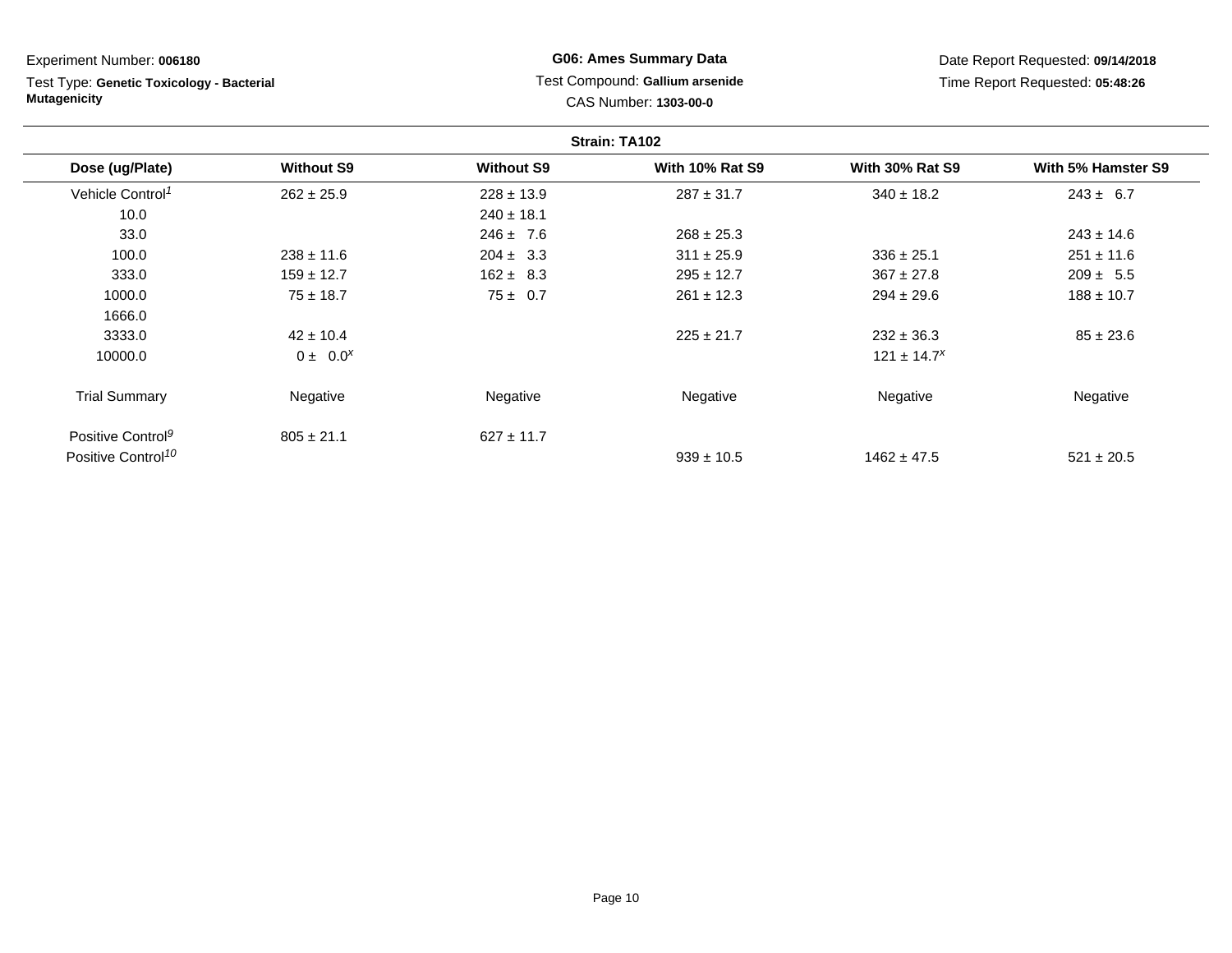Test Type: **Genetic Toxicology - Bacterial Mutagenicity**

# **G06: Ames Summary Data** Test Compound: **Gallium arsenide**CAS Number: **1303-00-0**

|                                | Strain: TA102       |                     |                     |  |
|--------------------------------|---------------------|---------------------|---------------------|--|
| Dose (ug/Plate)                | With 10% Hamster S9 | With 30% Hamster S9 | With 30% Hamster S9 |  |
| Vehicle Control <sup>1</sup>   | $162 \pm 8.5$       | $313 \pm 5.5$       | $243 \pm 3.8$       |  |
| 10.0                           |                     |                     | $224 \pm 4.8$       |  |
| 33.0                           | $178 \pm 9.2$       |                     | $177 \pm 16.5$      |  |
| 100.0                          | $125 \pm 8.6$       | $376 \pm 8.0$       | $164 \pm 3.9$       |  |
| 333.0                          | $131 \pm 7.8$       | $389 \pm 7.9$       | $175 \pm 13.3$      |  |
| 1000.0                         | $78 \pm 14.7$       | $256 \pm 24.0$      | $171 \pm 4.8$       |  |
| 1666.0                         |                     |                     | $160 \pm 10.8$      |  |
| 3333.0                         | $51 \pm 5.1$        | $183 \pm 15.3$      |                     |  |
| 10000.0                        |                     | $103 \pm 14.0^x$    |                     |  |
| <b>Trial Summary</b>           | Negative            | Equivocal           | Negative            |  |
| Positive Control <sup>9</sup>  |                     |                     |                     |  |
| Positive Control <sup>10</sup> | $534 \pm 59.0$      | $450 \pm 20.4$      | $549 \pm 63.2$      |  |